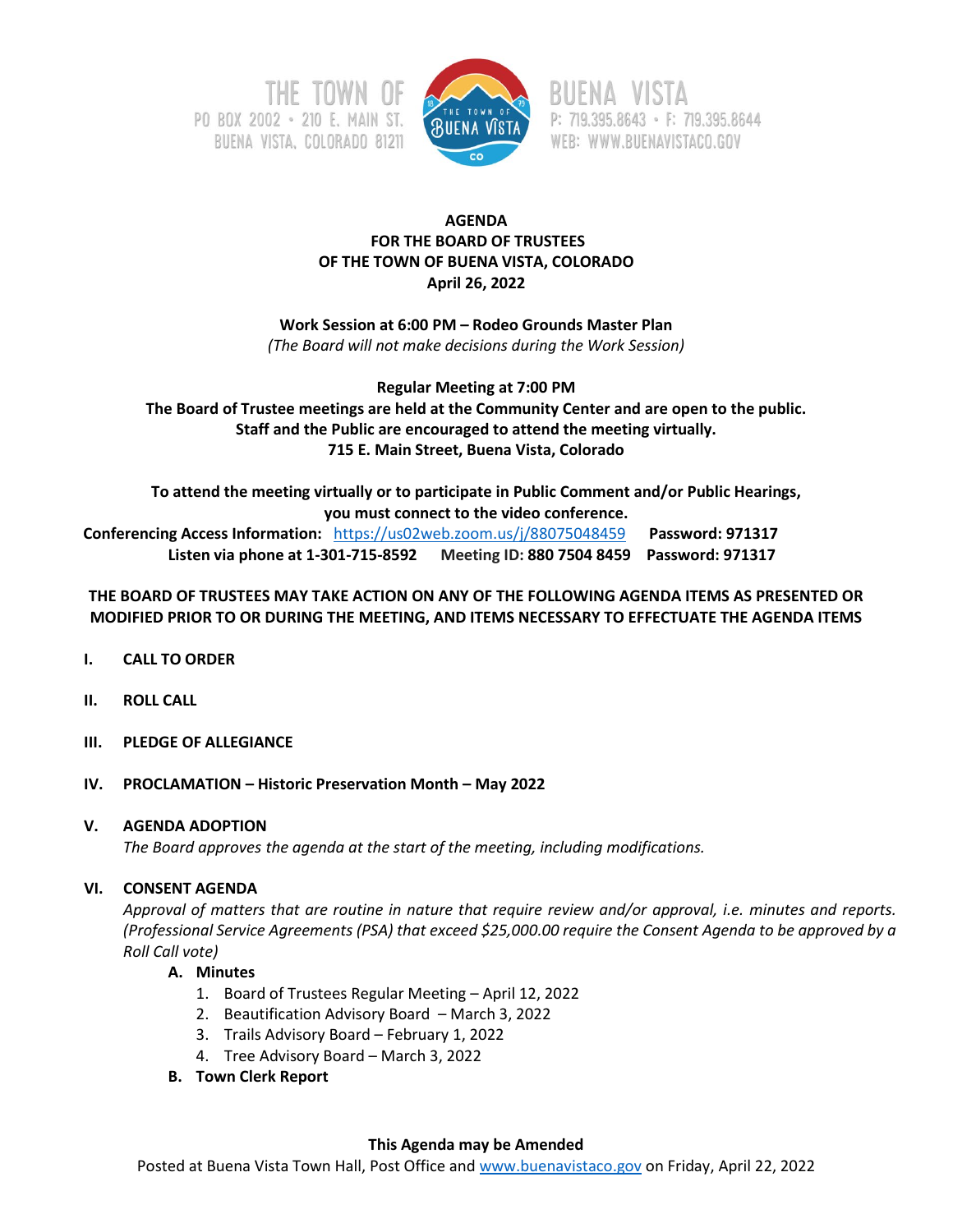**C.** Adoption of Resolution No. 28, Series 2022, entitled **A RESOLUTION OF THE BOARD OF TRUSTEES FOR THE TOWN OF BUENA VISTA, COLORADO, REAPPOINTING RYAN COLE AND LOIS WALTON AS REGULAR VOTING MEMBERS, APPOINTING BEN CORRELL AND DAWN DENNISON AS ALTERNATE MEMBERS, APPOINTING COLLEEN FITZGERALD AS A VOTING MEMBER AND APPOINTING JONATHAN LITWILLER AS A VOTING MEMBER OF THE TRAILS ADVISORY BOARD."**

### **VII. SPECIAL PRESENTATION – Plaques for the outgoing Mayor Lacy and Trustee Volpe**

#### **VIII. OATH OF OFFICE TO/AND SEATING OF INCOMING MAYOR AND TRUSTEES**

#### **IX. PUBLIC COMMENT**

*Citizen participation where the public can sign up prior to the start of the meeting to speak during public comment. Three minutes for matters not on the agenda or for agenda items not scheduled for Public Hearing. Enter your name, address, and subject to be discussed in the Zoom Chat box, or when Mayor Lacy asks for Public Comment, click the raise hand button in the webinar control panel, or by phone press \*9, and the meeting host will prompt you to unmute when it is your turn to speak. Or you may email the information to [bvclerk@buenavistaco.gov.](mailto:bvclerk@buenavistaco.gov) Neither Town Board nor Town staff should be expected to respond to matters raised in the Public Comment segment of Board meetings. Nevertheless, Board members will always retain the right to ask questions of the speaker and respond then or later to remarks made by any citizen. Comments made in the Zoom Chatbox will not be discussed or included in the minutes.*

### **X. STAFF REPORTS** *(Estimated time – 25 minutes)*

- 1. Town Administrator
- 2. Town Treasurer
- 3. Planning Director
- 4. Public Work Director
- 5. Recreation Director

### **XI. BUSINESS ITEMS**

### **A. PCG One LLC – Retail Marijuana Store License**

Should the Board of Trustees approve the adoption of Resolution No. 29, Series 2022, entitled**, "A RESOLUTION OF THE BOARD OF TRUSTEES OF THE TOWN OF BUENA VISTA, COLORADO APPROVING A SIX-MONTH EXTENSION FOR PCG ONE LLC TO COMPLETE THE CONDITIONS FOR A RETAIL MARIJUANA STORE LICENSE."?**

*Adam Paul with PCG One LLC will request the Board to approve a six-month extension to complete all required conditions set forth in Resolution No. 52, Series 2021, adopted December 14, 2021. (Estimated time – 10 minutes)*

### **B. Boulders at Buena Vista Subdivision**

Should the Board of Trustees approve the adoption of Resolution No. 30, Series, entitled, **"A RESOLUTION OF THE BOARD OF TRUSTEES FOR THE TOWN OF BUENA VISTA, COLORADO, APPROVING A ONE-YEAR EXTENSION OF APPROVAL OF THE PRELIMINARY PLAT FOR THE BOULDERS AT BUENA VISTA."?**

*The Board will consider a one-time extension of the approval of the Preliminary Plat for the Boulders at Buena Vista Subdivision for one year. (Estimated time – 10 minutes)*